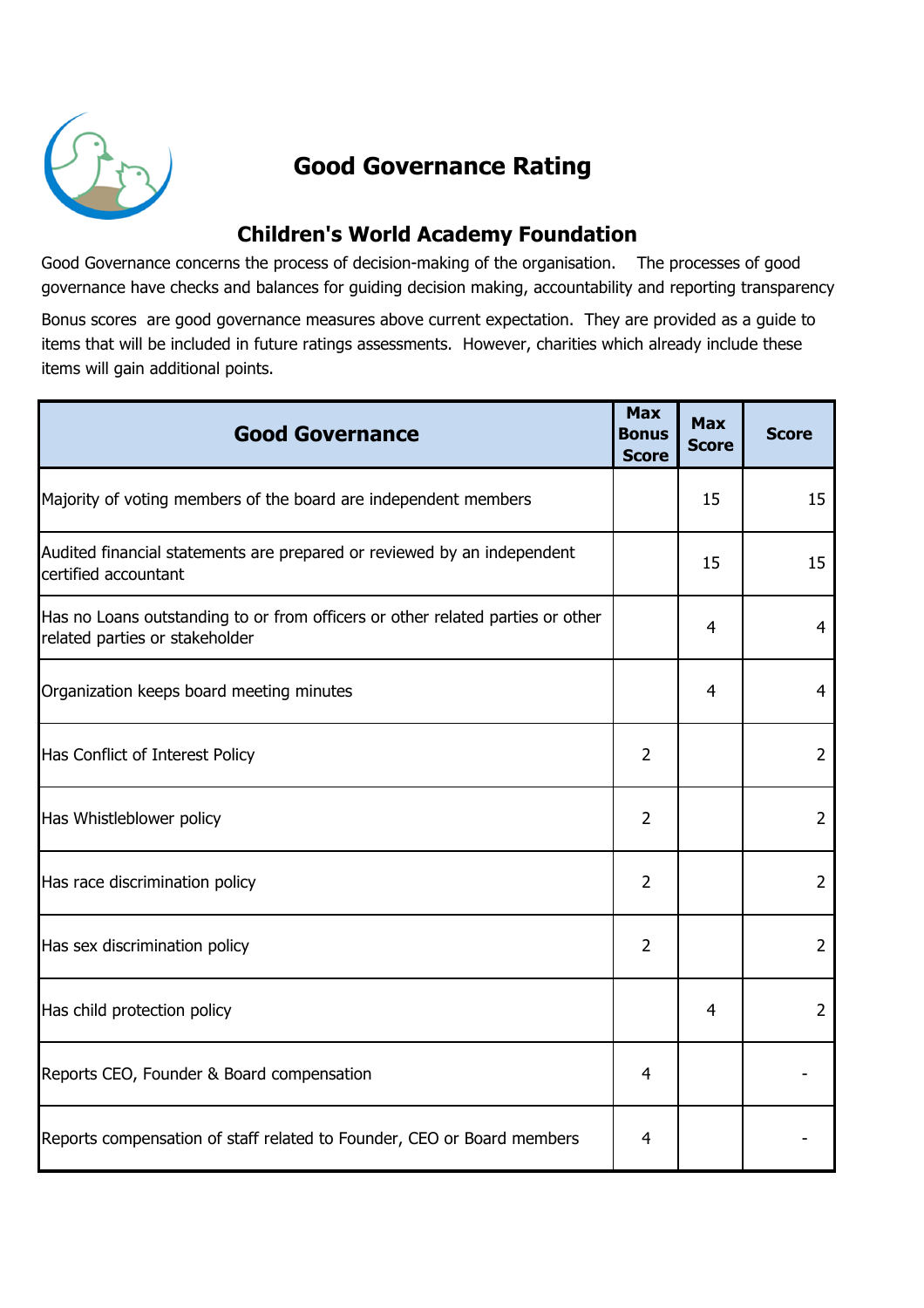| <b>Good Governance</b>                                                          | <b>Max</b><br><b>Bonus</b><br><b>Score</b> | <b>Max</b><br><b>Score</b> | <b>Score</b> |
|---------------------------------------------------------------------------------|--------------------------------------------|----------------------------|--------------|
| Reports on future program plans                                                 |                                            | 4                          | 4            |
| Has independent review of charity and publish on its website or review website  |                                            | 15                         | 15           |
| Organization is registered as a Charity or not-for-profit organization          |                                            | 10                         | 10           |
| Performs and reports post audit on programs. (Done afterwards at least 6 months |                                            | 10                         | 10           |
| Asks for feedback from the program recipients                                   |                                            | 4                          | 4            |
| Reports on it financial and management sustainability                           | 10                                         |                            |              |

| <b>Review of Charity's Annual Report</b>                                                                          | <b>Max</b><br><b>Bonus</b><br><b>Score</b> | <b>Max</b><br><b>Score</b> | <b>Score</b> |
|-------------------------------------------------------------------------------------------------------------------|--------------------------------------------|----------------------------|--------------|
| Publishes Annual Report on website                                                                                |                                            | 15                         | 15           |
| Publishes Program Activities over last year                                                                       |                                            | 10                         | 10           |
| Quantifies program activities in a comparable manner to previous years                                            |                                            | 4                          | 4            |
| Separate financial reporting of programs which corresponds to the annual repo                                     |                                            | 15                         | 15           |
| Reconciliation of income and expenses statement in the Annual Report to the<br><b>Audited Financial Statement</b> |                                            | 10                         | 10           |
| Separate Financial reporting of staff expenses for programs and administration                                    |                                            | 4                          | 4            |
| Publishes staff & labour numbers by category such as skill                                                        |                                            | 4                          | 4            |